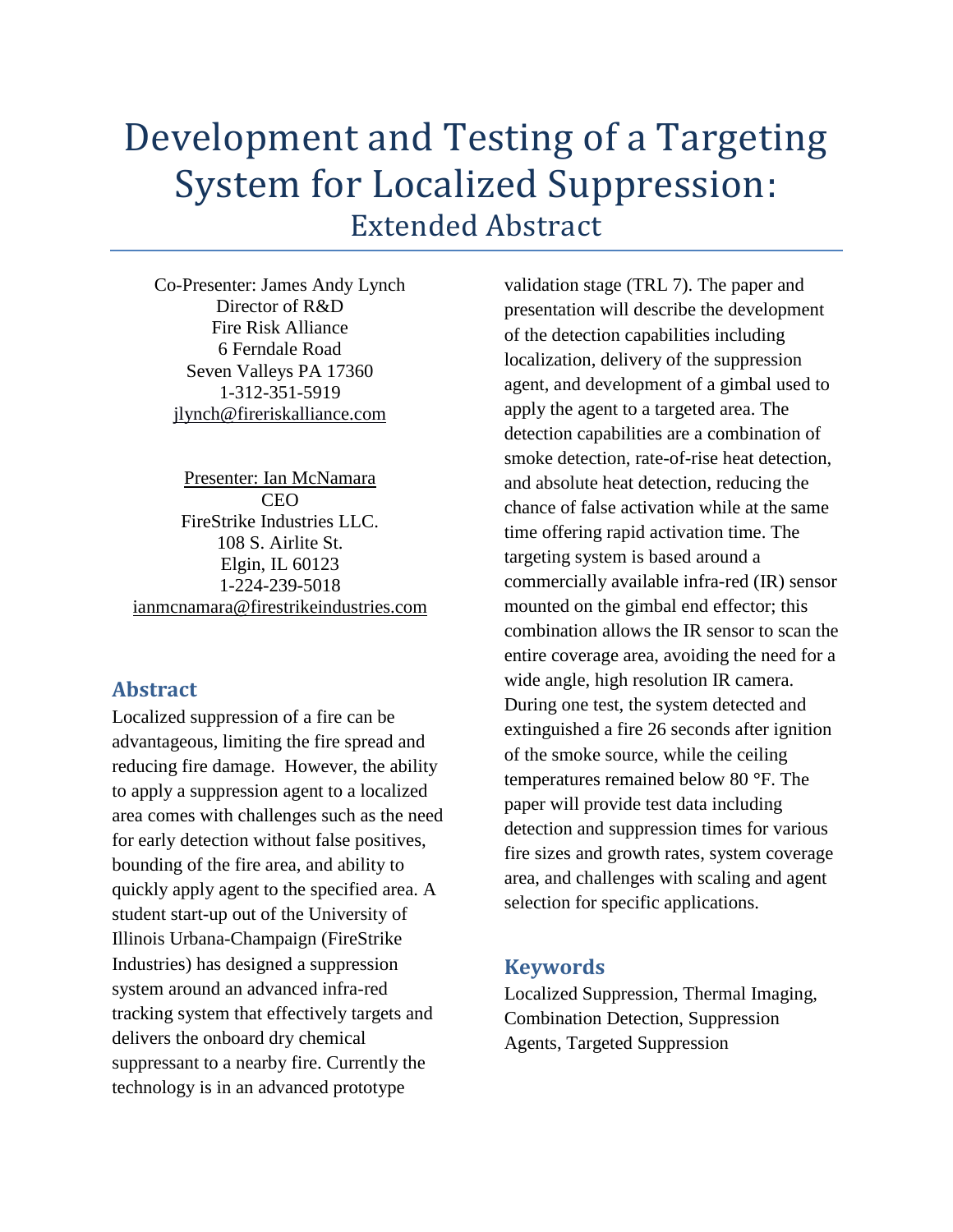#### **Introduction**

This system is a self-contained fire suppression device that provides localized suppression by utilizing infra-red (IR) targeting to locate a fire's exact location and extinguish it. Compared to many fire suppression systems, this system operates electronically. This provides many benefits beyond the IR targeting, for example, as everything is accomplished through software, it is extremely customizable for any applicable. Any parameters, such as what baseline levels of IR to ignore or when the IR scanning is started can easily be tuned to meet various needs.

### **Background**

Conceptual design of this localized fire suppression system started out with a group of four engineering students at the University of Illinois Urbana-Champaign. Several iterations of prototyping and testing lead from the original non-targeting version to a simple targeting system based on a grid of thermistors and ultimately to the final advanced IR targeting used on the current system. While the system was progressing, the team was growing with the addition of two career firefighters and a software developer. Networking at the NFPA's 2015 Expo led to the association with Fire Risk Alliance which ultimately led to the collaboration for this paper.

#### **System Design**

As the system is designed to be a localized suppression system, it is completely selfcontained except for the necessary power input which could either be from a 115 VAC 60 Hz or 12 VDC source. **Error! Reference source not found.** below shows the entire



**Figure 1. System Overivew:** the system is entirely selfcontained fire suppression system that offers localized suppression through infra-red targeting. Not shown is the removable cover.

system with the major components which consist of the targeting gimbal, suppressant tank, electronic valve, and microprocessor/electronics. The overall dimensions of the system are 24 in. by 12 in. by 10 in.; the weight of the system is approximately 50 lbs. which includes 20 lbs. of suppressant.

#### **Targeting Gimbal**

The targeting gimbal allows the system to direct where the suppressant is sprayed as well as positions the IR sensor to view any area in the coverage area.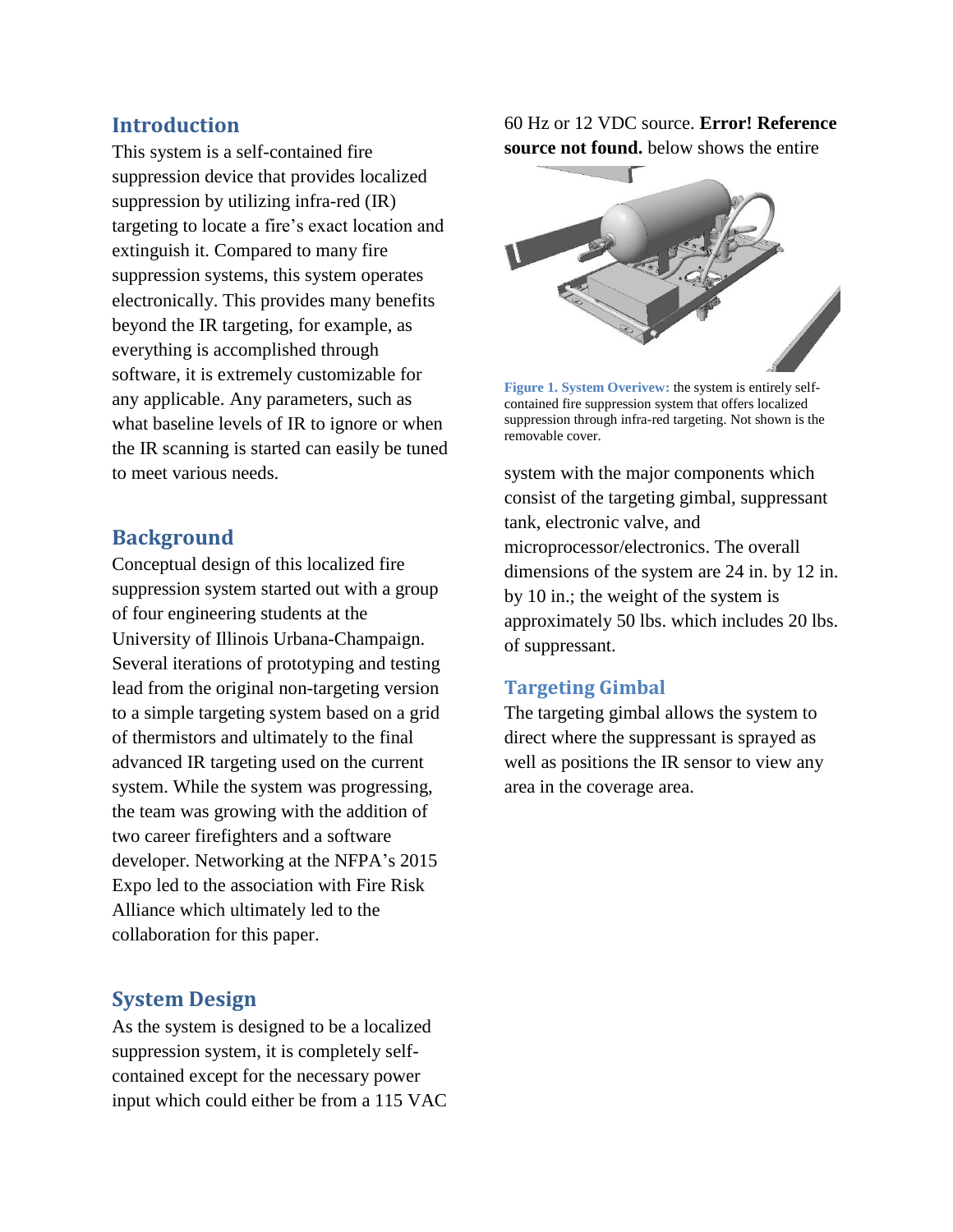

**Figure 2. Targeting Gimbal:** the target gimbal allows the IR sensor to be scan the environment and positions the extinguishing nozzle.

This gimbal allows for two rotational degrees of freedom, so when positions are referred to, they are based on the angle of the nozzle from the two planes of the motors. This makes the targeting algorithm independent of the height of the ceiling and in fact independent of the orientation of the system itself. This is of course if the effect of gravity is ignored; at some point the suppressant would divert from the straight path the algorithm assumes. The possibility of correcting for distance has been considered but as of yet as not been tested.

The current targeting gimbal is manufactured by 3D printing each part and using metal pins to connect the links. However, the design is well suited for injection molding or machining. The motors are commercially available stepper motors with a gearbox attached to achieve the desired torque output.

#### **Suppressant and Tank**

The current system is based on a standard ABC dry chemical suppressant which is contained and pressurized in a 20 lbs. tank. Other configurations of tank size or even

connecting to a supply network such as a pre-existing sprinkler system are feasible with minimum effort. Alternative suppressants could also be used, the only requirement would be that they be a streaming agent and not a flooding agent. The pressure required would have to be taken into consideration and a different tank, tubing, and valve might be required but the overall system design and targeting would be unchanged.

#### **Electronic Valve**

The valve in use is a solenoid air pilot poppet valve. The poppet style valve provides tight sealing as the tank's pressure helps keep the valve shut and this style of valve was found to work repeatedly without issues where other types of valves kept clogging because of the nature of the dry powder. This poppet style valve is similar to the valves found in ABC dry chemical fire extinguishers. A disposable C02 cartridge is used to provide the force to open the poppet valve, the flow of C02 is controlled electronically by a solenoid valve. This CO2 cartridge has enough pressure for dozens of valve cycles; however, in principle it would be replaced after every activation event.

The benefit of this style of value is that it provides extremely fast response around the order of 50 milliseconds. Electronic ball valves were also tried which worked without issues but had much slower response times which became important as the total time to locate and extinguish a fire kept on reducing.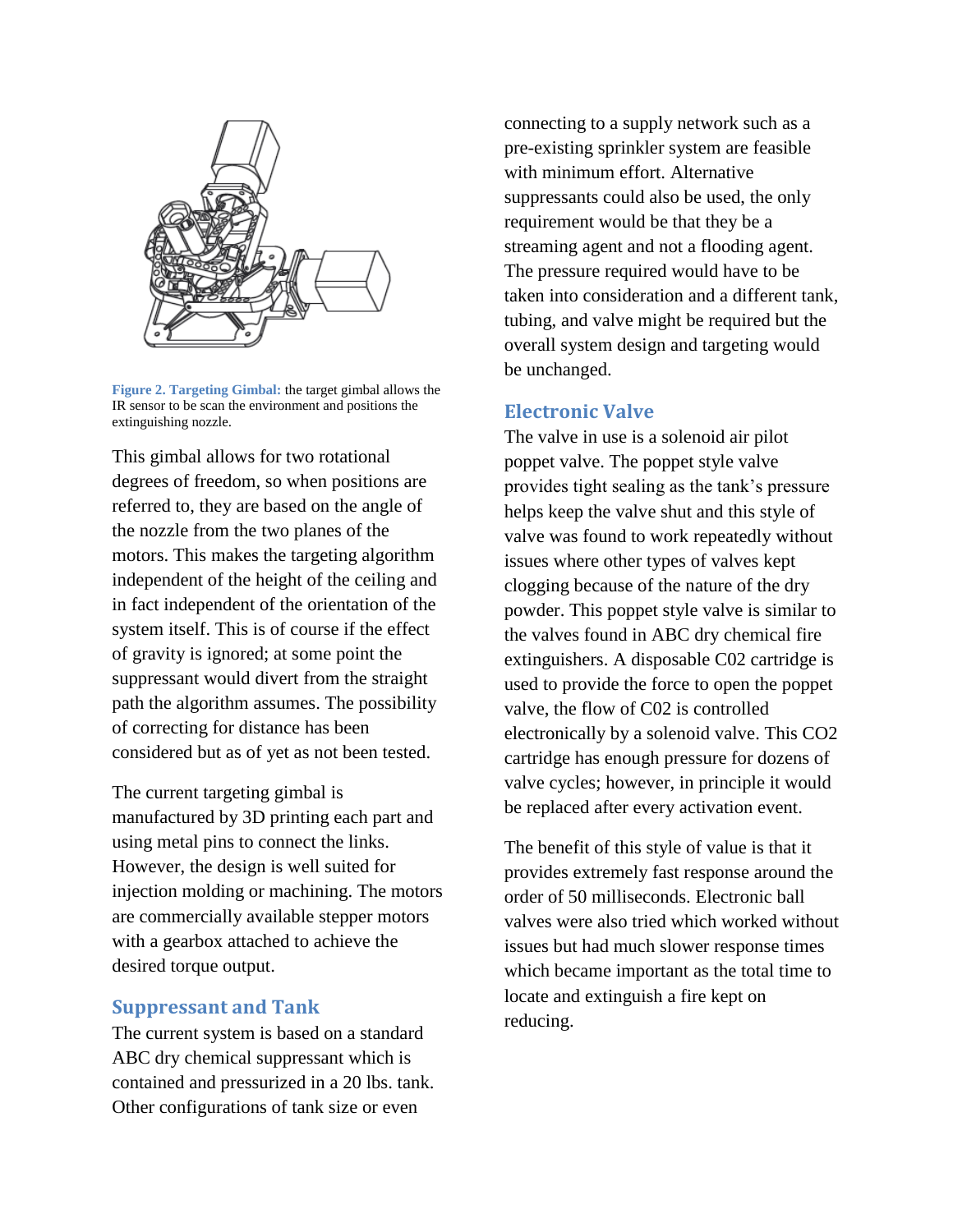## **Microcontroller/Electronics**

The device is run by a 16 MHz 8-bit microcontroller which interfaces with and controls all the peripherals with consists of the stepper motors and their associated drivers for the targeting gimbal, the IR sensor, smoke detector, electronic valve, and thermistors.

## IR Sensor

The infra-red sensor is a commercially available 16 by 4 pixel array with a 60° by 15° field of view (FOV), corresponding to a 3.75° by 3.75° FOV per pixel. The refresh rate is programmable up to 512 Hz, which exceeds the maximum scanning speed; meaning the motors are the limiting factor in determining how fast a fire can be targeted.

## Thermistors and Smoke Detector

Three standard thermistors are used to monitor the ceiling temperature and rate of ceiling temperature increase. A commercially available smoke detector is used to provide a Boolean input of the presence of smoke.

## **System States**

The system operates in one of two modes, monitor mode or active mode. In monitor mode, the system does not actively search for a fire using the infra-red sensor. Once appropriate conditions are detected, the system switches to active mode where it actively searches for the fire. While it is possible to continuously search for a fire, doing so would draw significantly more power than waiting till a fire is probably

started and would lead to increased wear on the motors and targeting gimbal.

#### **Monitor mode**

Monitoring mode is the state in which the system waits for a fire to occur; as such, much of the time will be spent in this mode. The goal of monitoring mode is to determine when a fire is most likely present. As such, in this state the system behaves similar to a standard fire sensing device. However, the system does not need to be as confident in detecting a fire as a fire sensing device as it will rely on the infra-red data to actually determine if a fire is presence.

The monitoring state consisting of reading thermistor data every 0.5 seconds. On the current model, three thermistors are used. Simple error correcting consisting of computing the average and standard deviation of the three values and ignoring a thermistor value if it is too far from the average is used. The three thermistor readings (possibly two if the error correcting detects a bad thermistor) are averaged to compute a single temperature level at a given time instant. After computing this average, a linear least squares equation is fit to the last 20 temperature readings, covering a time period of 10 seconds. From the least squares equation, a time averaged temperature and time averaged rate of temperature increase are extracted.

If we let  $T_i$  be the temperature value at time  $t_i$ , where in this case  $i = 1,2...20$  which can be generalized to  $i = 1, 2, ..., n$ , a linear equation through all these points would consist of the form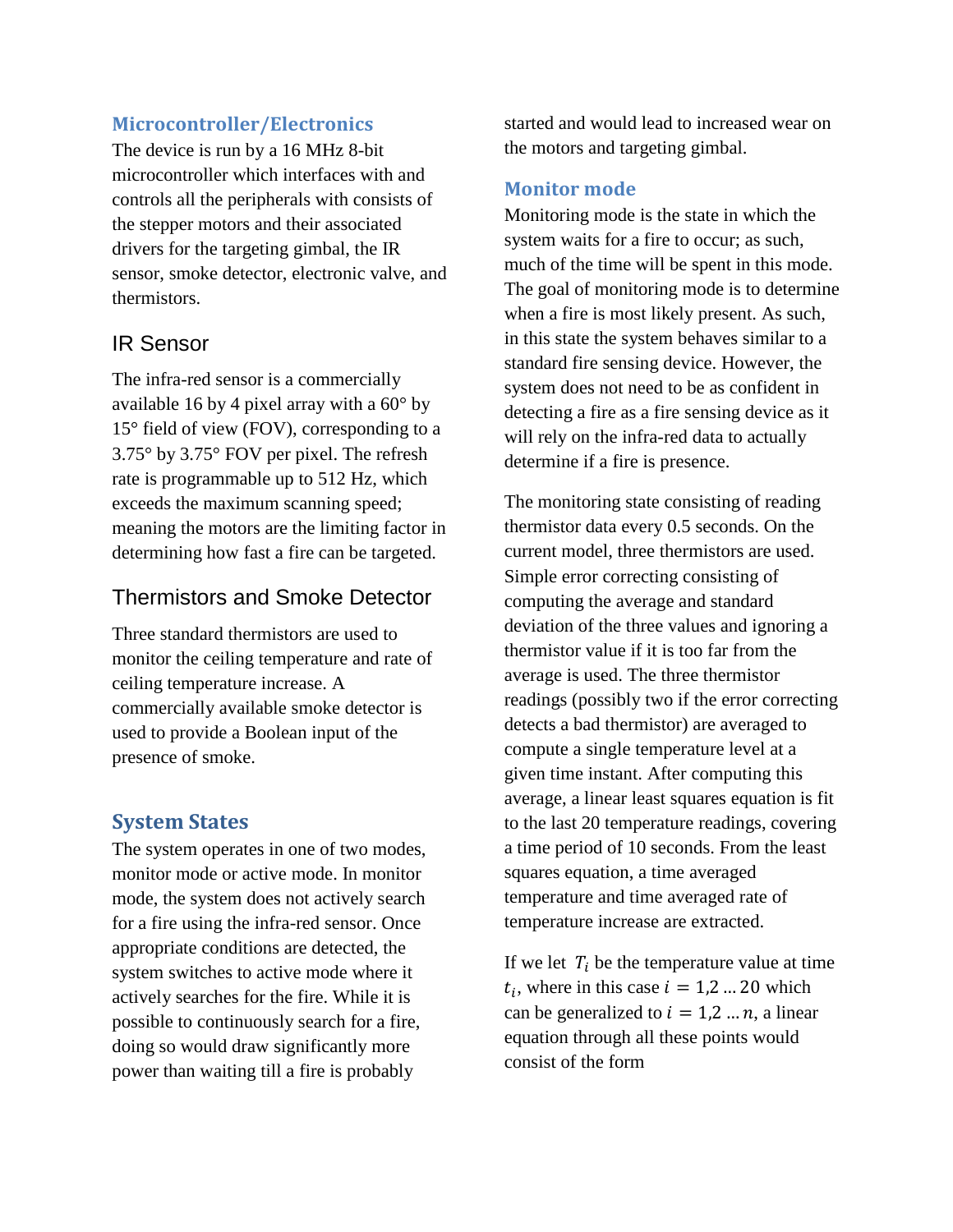$$
T = At + b \tag{1}
$$

where constants  $A$  and  $b$  are given by

$$
\begin{bmatrix} t_1 & 1 \\ t_2 & 1 \\ \vdots & \vdots \\ t_n & 1 \end{bmatrix} \begin{bmatrix} A \\ B \end{bmatrix} = \begin{bmatrix} T_1 \\ T_2 \\ \vdots \\ T_n \end{bmatrix}
$$
 (2)

In practice, this equation cannot be solved exactly as there are more equations than unknowns. However, constructing the least squares line through the points gives the best fit. Applying least squares gives the equation

$$
\begin{bmatrix} t_1 & t_2 & \cdots & t_n \\ 1 & 1 & \cdots & 1 \end{bmatrix} \begin{bmatrix} t_1 & 1 \\ t_2 & 1 \\ \vdots & \vdots \\ t_n & 1 \end{bmatrix} \begin{bmatrix} A \\ b \end{bmatrix}
$$

$$
= \begin{bmatrix} t_1 & t_2 & \cdots & t_n \\ 1 & 1 & \cdots & 1 \end{bmatrix} \begin{bmatrix} T_1 \\ T_2 \\ \vdots \\ T_n \end{bmatrix}
$$
(3)

Multiplying out and solving the resulting equations for  $A$  and  $b$  (skipping multiple steps for the sake of conciseness), gives the results

$$
A = \frac{n(\sum_{i=1}^{n} t_{i} T_{i}) - (\sum_{i=1}^{n} t_{i}) (\sum_{i=1}^{n} T_{i})}{n(\sum_{i=1}^{n} t_{i} t_{i}) - (\sum_{i=1}^{n} t_{i}) (\sum_{i=1}^{n} t_{i})}
$$
  

$$
b = \frac{-(\sum_{i=1}^{n} t_{i}) (\sum_{i=1}^{n} t_{i} T_{i}) - (\sum_{i=1}^{n} t_{i} t_{i}) (\sum_{i=1}^{n} T_{i})}{n(\sum_{i=1}^{n} t_{i} t_{i}) - (\sum_{i=1}^{n} t_{i}) (\sum_{i=1}^{n} t_{i})}
$$
(4)

Letting  $t_{max} = \max(t_1, t_2 ... t_n)$ , the time averaged temperate and time average rate of temperature increase are given by

$$
aver. temp. = At_{max} + b
$$
  
 
$$
aver. rate = A
$$
 (5)

Other equations could be fit to these data points as well, such as a quadratic or cubic polynomials. The idea would be the same, but the resulting equations would change.

In addition to these two values, the system also utilizes a smoke detector connected to a hardware interrupt on the microcontroller. No sampling interval is required as the interrupt will let the microcontroller know when the smoke detector senses the appropriate level of smoke.

Based on these three criteria: time averaged temperature, time averaged rate of temperature increase, and the presence of smoke; the system decides whether or not to switch to active mode. The current criteria is if any of the three are met.

As all these are software based criteria, the awakening criteria can be modified to suit various applications by changing the limits or by changing the criteria itself, such as requiring the presence of smoke and either the average temperature or average rate to be greater than their respective limits.

#### **Active mode**

Once the criteria for switching from monitor mode to active mode is met; the system switches to active mode. Active mode consists of two steps: locating the fire and extinguishing the fire. Of course, both these steps do not have to be accomplished if the locating step determines that no fire is present.

#### Targeting

Targeting consists of locating the hottest location in the environment. This is accomplished by scanning the environment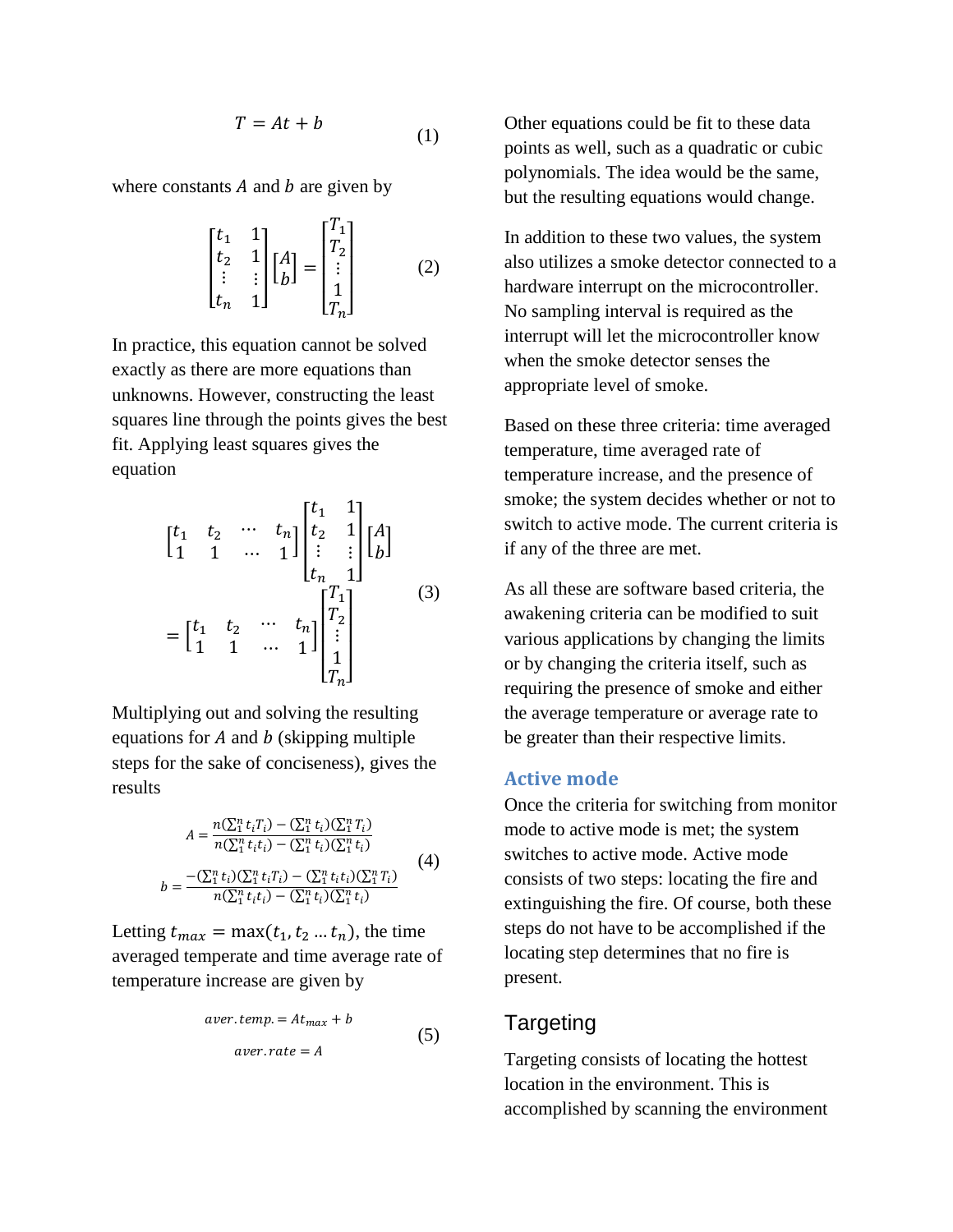using the infra-red sensor. The infra-red sensor has a 60° by 15° field of view (FOV). The targeting nozzle can pivot 38° in any direction from vertical, giving a coverage area of 76° by 76°. The actual coverage area in square feet is dependent on the height of the system. As the coverage FOV is larger than the IR sensor FOV, multiple IR images from multiple locations are required to view the entire coverage area.

This is accomplished by the targeting gimbal, see [Figure 3.](#page-5-0) The targeting gimbal allows the IR sensor and the targeting nozzle to be rotated to any area in the 76° by 76° coverage area. On an 8 ft. ceiling, this corresponds to a floor coverage area of 13 ft. by 13 ft. This coverage area increases with the height of the system off the floor.



**Figure 3. Targeting Gimbal:** the target gimbal allows the IR sensor to be scan the environment and positions the extinguishing nozzle.

<span id="page-5-0"></span>Upon awakening, the system commences a global scan, where the targeting gimbal positions the IR sensor to view preset locations to effectively cover the entire area. With a coverage area of 76° by 76°, 21 IR images are required giving 48 by 28 individual IR readings for a total of 1,344 data points. This global scan takes on

average 4.4 seconds to complete.



<span id="page-5-1"></span>**Figure 4: Global Scan:** this is an actual infra-red data set of a global scan with a fire in the lower left corner. The color scale is in °F. This scan took 3.81 seconds and consists of 1,344 individual readings.

The algorithm is designed to allow for parallel processing which would reduce this time even further; however, to date this has not been attempted.



**Figure 5: Actual Fire:** this is the fire that the system saw i[n Figure 4.](#page-5-1)

Once the global scan is complete, if the system has located a hot spot, it rescans around that specific area. This is done to make sure that the IR data around the fire is as current as possible. Once this is accomplished, the fire's location is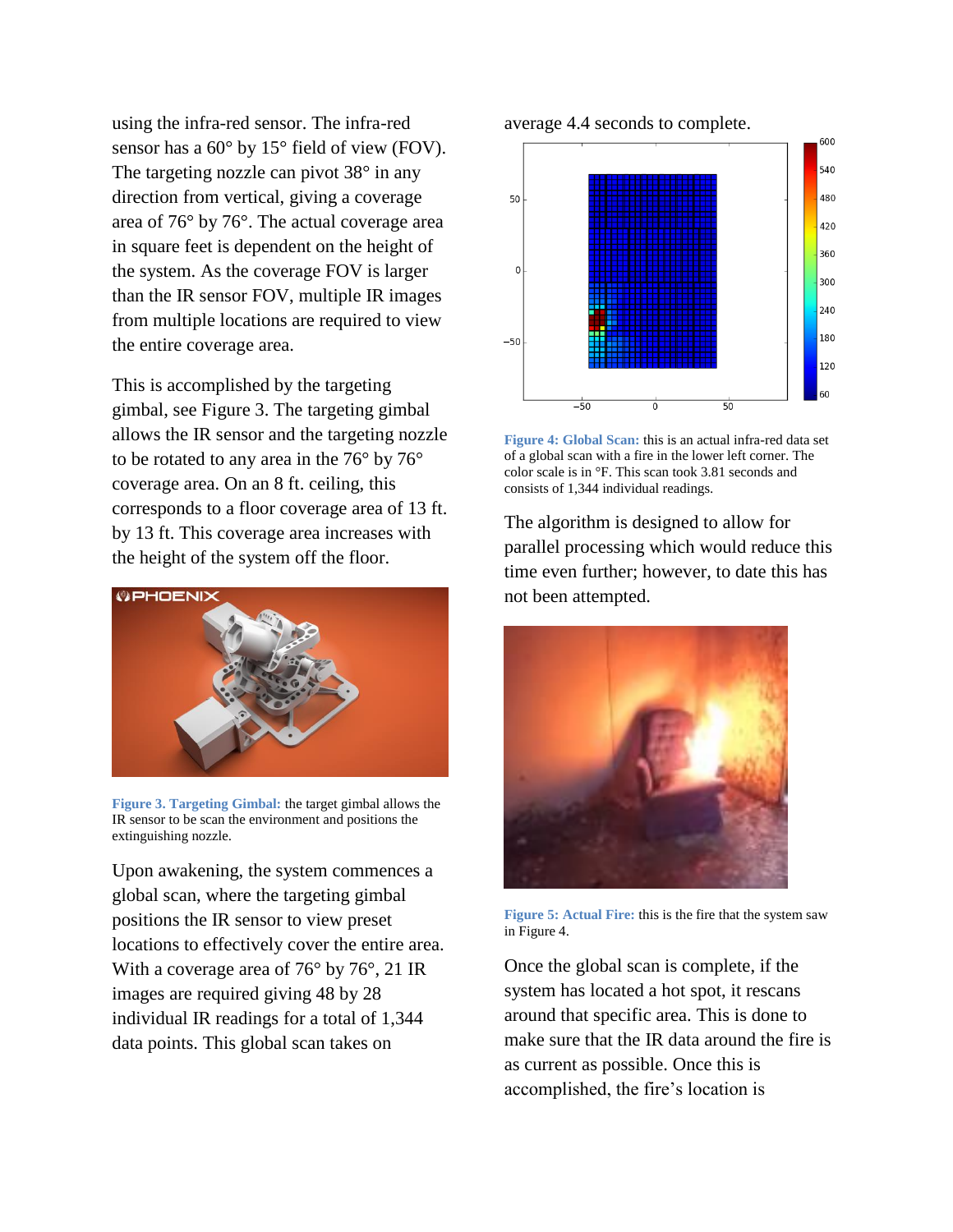calculated and the system checks its activation criteria.

## Activation

Once the scanning mode has targeted the potential fire, the system determines if it should activate or not. The six criteria used to determine activation are the following: absolute ceiling temperature, rate of ceiling temperature increase; temperature of the potential fire, size of the potential fire, rate of growth of the potential fire's temperature, and rate of growth of the potential fire's size.

#### Absolute Ceiling Temperature

The absolute ceiling temperature is calculated based on the readings of the thermistors. The three thermistors are averaged together using error correcting to make sure all are functioning. Then a time averaged value is computed using the least squares approach discussed earlier. If this time averaged temperature is above a preset limit, currently set at 140 °F, the system will activate.

#### Rate of Ceiling Temperature

The rate of ceiling temperature increase is based on the time averaged rate of temperature increase recorded by the three thermistors as discussed earlier. If this rate is above a preset value, the system will activate.

#### Temperature of Potential Fire

As the system utilized IR to locate the fire, a direct reading of the potential fire's

#### temperature is possible.



<span id="page-6-0"></span>**Figure 6. IR Image:** this is an actual infra-red image take from a fire. The color scale is in °F. The location of the hottest spot is given by the "**x**". The four pixels surrounded by the black line are the four nearest neighbors. The average of these four pixels is used as the temperature of the fire.

The temperature of the fire consists of the average of the 4 pixels of the IR sensor closest to the potential fire. If this temperature is above a preset limit, the system will activate. This is illustrated in [Figure 6.](#page-6-0)

#### Size of Potential Fire

This criteria is also based on the readings from the infra-red sensor. The size of the potential fire is based on the number of hot pixels from an infra-red image centered at the potential fire's location. The size of the potential fire is based on the sum of all hot pixels in the current reading. A hot pixel is any pixel above a set temperature. If this sum is too high, the system will activate.

## Rate of Growth of Temperature of Potential Fire

The system also tracks the rate of growth of a potential fire. This criteria is only used if the system has located the same potential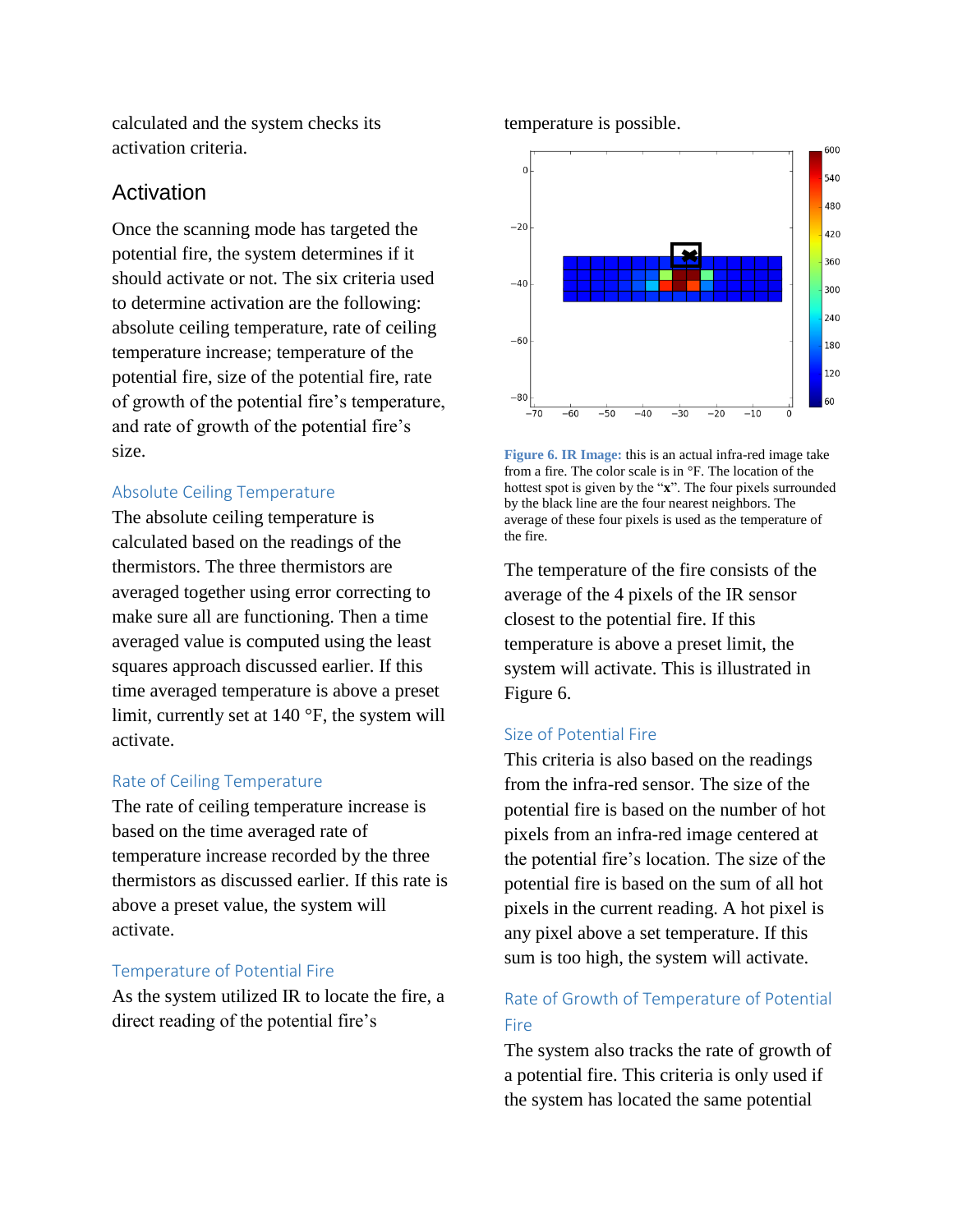fire's location before without activating (i.e. the system targeting this location before, but at the time the activation criteria was not met). If the system has targeted the potential's fire location before and the rate of growth of the potential fire's temperature is too large, the system will activate.

#### Rate of Growth of Size of Potential Fire

This is similar to the rate of growth of size of a potential fire except it is based on the growth of the potential fire's size.

#### Not activate

If none of these criteria are met, the system does not activate. Instead it scans the immediate area surrounding the location of the potential fire in case the fire is spreading or in case the first location was inaccurate. If the potential fire is still present, the system will retarget it. At this point the rate of growth of both the temperature and size criteria can be used. If any of the activation criteria are now met, the system will active. If not, this step is repeated. A maximum limit is in place to keep the system from getting stuck focusing on a hot but invalid location.

#### Asleep

If after any scan is complete, all the awakening criteria are not met, the system exits active mode and resumes monitor mode. It will properly enter activation mode if any of the awakening criteria are met again.

#### Activation mode

Once the fire is located and the activation criteria are met, the system opens the

solenoid air pilot poppet valve releasing the suppressant. A minimum and a maximum discharge times are built in. Between these upper and lower limits, active monitoring of the IR data is used to determine when to stop releasing suppressant.

While the suppressant is being released, the IR data is centered at the fire's location (as the nozzle and IR sensor are aligned) and the IR sensor continues to read data. For each image taken from the IR sensor, the fire's location and temperature within that image is computed. If the temperature is above a preset limit, the system repositions the nozzle to this new location to continuously focus on the hottest spot of the fire. If the temperature is below this value, the nozzle is not repositioned.

If at 10 consecutive IR sensor readings, the temperature is still below this limit, the system stops releasing suppressant as the fire is extinguished. This is of course dependent on if the minimum discharge time is met.

After activation is finished, the system will revert back to targeting mode. If the fire rekindles, the system will re-locate and engage. While in scanning mode, if all the awakening criteria are not met, the system exits active mode and resumes monitor mode.

Although the system is designed to and can suppressant multiple fires, this was done to handle re-ignition or a multiple fire scenario. In practice, the system would undergo maintenance after every fire. This would consist of refilling and charging the